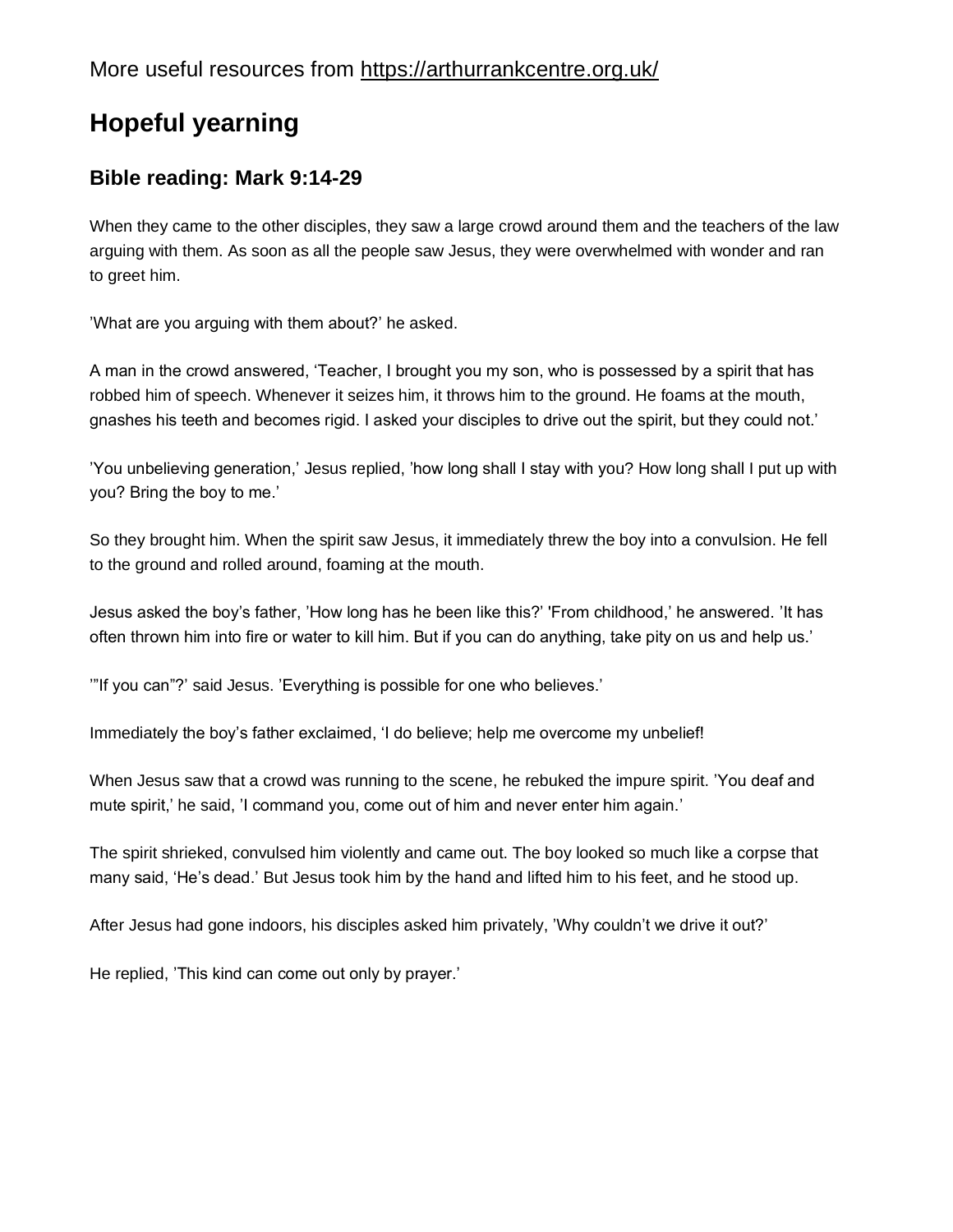## **Reflection**

As I write this the COVID-19 statistics show worrying signs. 16,135 new cases recorded on 23 June, a rise in the weekly average of 43.9%, and 19 deaths, a rise of 53% over the previous week. On 19 June, 211 people were admitted to hospital and hospitalisations had risen by 24.8% in the preceding week.

I live in Herefordshire where we have so far been spared the impact of the Delta variant: the county recorded 13 positive tests, with no hospitalisations or deaths within the last week. However, the national trends are impacting on local confidence with many events planned for the targeted end of lockdown on 21 June 21, and subsequently put on hold until after 19 July, are now being indefinitely postponed. A reenactment of the Battle of Mortimer's Cross to be held on the village green in September has been cancelled; a major factor in the decision was people's fear of visitors bringing a third wave.

Whilst locally many agree with the need to be cautious, others are growing more anxious for the economic and mental health repercussions of further lockdown measures. They argue that vaccination should suffice. We all want an end to COVID-19, but the path to health is fraught with difficulty.

This story from Luke's Gospel is not about COVID-19 – the symptoms of the boy suggest epilepsy experienced from a young age – but his path to health is also fraught with difficulty. The story takes place in a public arena rife with controversy. Why are the teachers of the law arguing with the disciples? Healing doesn't happen as expected, and failure leads to blame: it's the disciples' fault.

However, behind the blame is hopeful yearning: 'If you can do anything, take pity'. When Jesus retorts that everything is possible to him who believes, the human predicament is expressed: 'I do believe; help me overcome my unbelief.' After the boy is healed, even Jesus acknowledged the difficulties: 'this kind can come out only by prayer.'

This Bible story surely acts as a mirror of our current position as we journey towards post lockdown restoration. It contains the longing to be healed, the need to find solutions, the blame when things don't happen as expected and, ultimately, the triumph of a loving God who heals in spite of our divisions and our unbelief.

### **Prayer**

Lord we long for restoration, but we are tired, confused and fearful,

unsure of what is going to happen.

We are encouraged by the vaccination programme,

but anxious about the news of rising cases, new variants and the uncertainties that brings.

We are ready to apportion blame and take out our frustrations for the impact that decisions are having on our lives, economy and well-being.